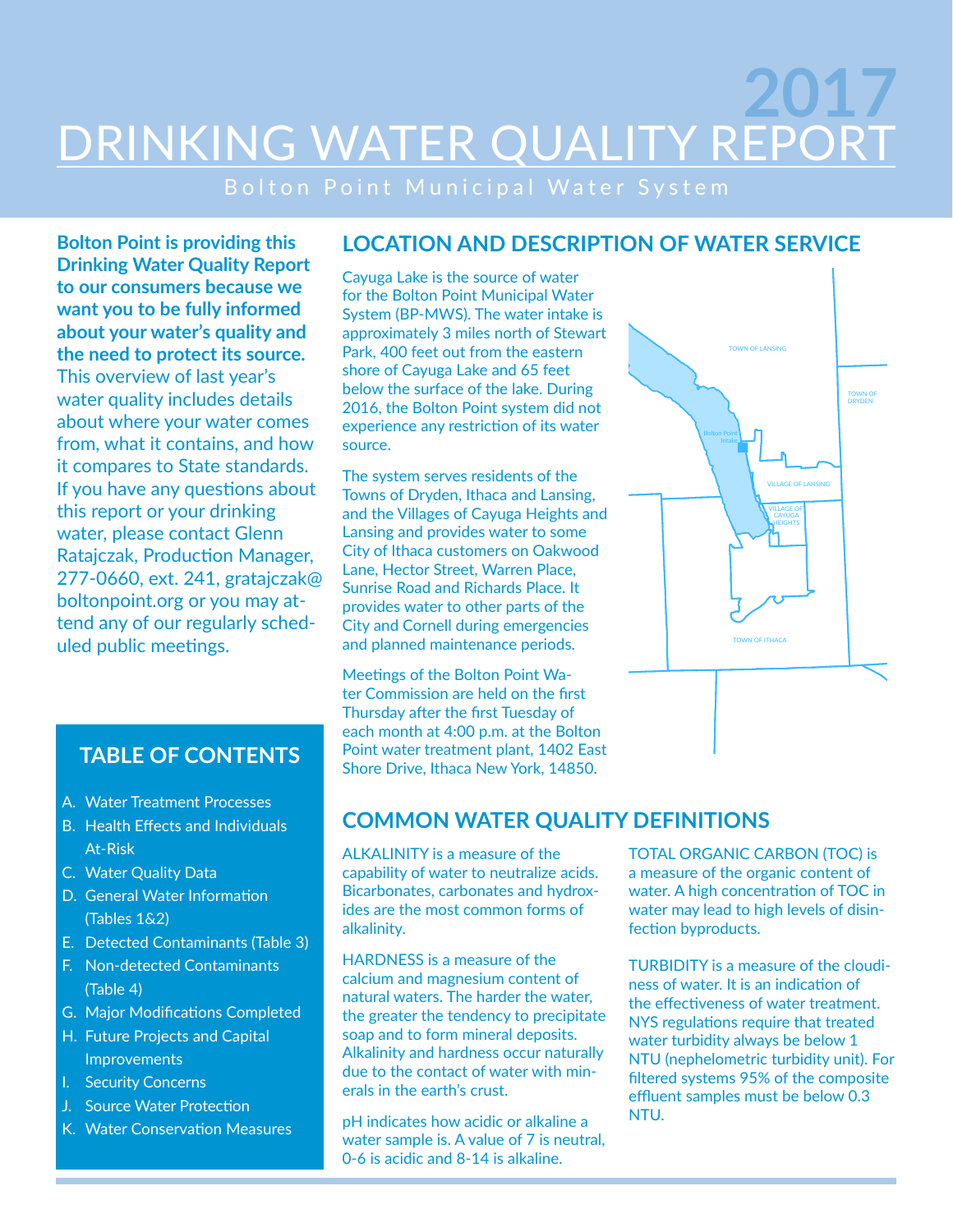Bolton Point uses the following conventional surface water treatment.

PRE-TREATMENT: Coagulating agents such as alum or polymers are added to the water to remove impurities and control taste and odor. A disinfectant is added to destroy microorganisms.

MIXING: The water is rapidly mixed to distribute the treatment chemicals evenly.

COAGULATION AND FLOCCULA-

TION: The water flows into large basins where the coagulants react with impurities in the water (coagulation) causing them to form larger, heavier particles called floc (flocculation).

SEDIMENTATION: Flocculated water flows into basins where the floc particles settle to the bottom, thereby removing impurities and chemicals from the water.

FILTRATION: Following the settling process, water flows through layers of anthracite coal, sand, and garnet where further removal of particulate impurities occurs.

POST-TREATMENT: Chlorine is added to inhibit bacterial growth in the distribution system, and the pH is adjusted to inhibit the corrosion of metal pipes and fixtures.

INTRODUCTION: The sources of drinking water (tap water and bottled water) include rivers, lakes, streams, ponds, reservoirs, springs, and wells. As water travels over the surface of the land or through the ground, it dissolves naturally occurring minerals and, in some cases, radioactive material. It also can pick up substances resulting from the presence of animals or from human activities. Contaminants that may be present in source water include microbial contaminants, inorganic contaminants, pesticides and herbicides, organic chemical contaminants, and radioactive contaminants.

To ensure that tap water is safe to drink, the State and the EPA prescribe regulations that limit the amount of certain contaminants in water provided by public water systems. State Health Department and Federal Drug Administration regulations also establish limits for contaminants in bottled water, which must provide the same protection for public health.

## **C. WATER QUALITY DATA B.** HEALTH EFFECTS AND **C.** WATER QUALITY DATA **D. GENERAL WATER**

In accordance with State regulations, Bolton Point routinely monitors your drinking water for numerous contaminants. Table 3 shows the analytical test results for contaminants that were detected. These results are compared to the applicable state guideline or maximum contaminate level (MCL). Table 4 shows the contaminants that were not detected in your water.

The State allows testing less frequently than once per year for some contaminants since the concentrations of these contaminants do not change frequently. Therefore some data, though representative, are more than one year old.

TOTAL COLIFORMS: Coliforms are bacteria that are naturally present in the environment and are used as an indicator that other, potentially harmful, bacteria may be present.

#### LEAD AND COPPER: Bolton Point was required to sample for lead in 2014. There were no violations of State standards.

SODIUM: People who are on severely restricted sodium diets should not drink water containing more than 20 mg/l of sodium. Since the 2016 level of sodium in Bolton Point was 39 mg/l, customers on severely restricted sodium diets might wish to consult their health care providers. People who are on moderately restricted sodium diets should not drink water containing more than 270 mg/l of sodium. The sodium levels of the water from Bolton Point are well below this level.

 $1\text{MG}$  = million gallons BP-MWS.

 $pH$  (EP) Turbidity (EP) **Total Hardness Total Alkalinity Chlorine Resid Chlorine Residual Turbidity (POL** Total Organic ( Dissolved Orga

During the course of the year, for maintenance purposes or for emergency help, potable water is exchanged among the three local water systems. If you wish to know if this occurred, the time periods, and the water volumes, please call your water supplier.

Required testing by the EPA for the Unregulated Contaminant Monitoring Rule #3 (UCMR3) was completed by Bolton Point in 2014. Information about the rule and the contaminants can be found on EPA website (epa. gov; search for UCMR3). The results of detected contaminants of UCMR3 can be found in Table 3.

HYDRILLA TREATMENT INFORMA-TION: Cayuga Lake was treated in 2016 with herbicides after the invasive species Hydrilla was located in Cayuga Inlet in 2011. All monitoring results for sampling related to the Hydrilla Eradication Program can be found at [www.](www.StopHydrilla.org) [StopHydrilla.org.](www.StopHydrilla.org)

# **INFORMATION**

Water Source Approximate p Number of ser Total production Average daily v Average daily d Average daily I Annual charge

All drinking water, including bottled water, may reasonably be expected to contain at least small amounts of some contaminants. The presence of contaminants does not necessarily indicate the water poses a health risk.

Some people may be more vulnerable to disease causing microorganisms or pathogens in drinking water than the general population. Immunocompromised persons such as those with cancer undergoing chemotherapy, those who have undergone organ transplants, those with HIV/AIDS or other immune system disorders, some elderly, and some infants can be particularly at risk from infections. These people should seek advice from their health care provider about their drinking water.

Environmental Protection Agency/ Center for Disease Control (EPA/ CDC) guidelines on appropriate means to lessen the risk of infection by cryptosporidium, giardia, and other microbial pathogens are available from the Safe Drinking Water Hotline (800-426-4791). No trace of either of these pathogens has been detected in previous testing of the treated water of Bolton Point. Individuals who think they may have one of these illnesses should contact their health care provider immediately. For additional information please contact the Tompkins County Health Department, 55 Brown Road, Ithaca, New York 14850 or by phone at 274-6688.

| <b>WATER SYSTEM</b><br><b>PUBLIC WATER SUPPLY ID #</b> | <b>BP-MWS</b><br>5404423 |
|--------------------------------------------------------|--------------------------|
| e:                                                     | Cayuga Lake              |
| e population served                                    | 30,000                   |
| ervice connections                                     | 7025                     |
| tion in 2016 (MG <sup>1</sup> )                        | 1087.3                   |
| y withdrawal (MGD <sup>2</sup> )                       | 3.021                    |
| y delivered (MGD)                                      | 2.973                    |
| y lost (MGD)                                           | 0.048                    |
| ge per 1000 gal.                                       | $$5.94*$                 |

 $2MGD =$  million gallons per day

| <b>ANALYTE</b> | <b>UNITS</b> | <b>BP-MWS</b><br><b>ANNUAL AVERAGE</b> |
|----------------|--------------|----------------------------------------|
|                |              | 8.3                                    |
|                | <b>NTU</b>   | 0.068                                  |
|                | mg/l         | 150                                    |
|                | mg/l         | 107                                    |
| ual (EP)       | mg/l         | 1.38                                   |
| ual (POU)      | mg/l         | 0.58                                   |
| I)             | <b>NTU</b>   | 0.07                                   |
| Carbon (EP)    | mg/l         | 1.9                                    |
| anic Carbon    | mg/l         | 1.8                                    |

#### Table 2: General Water Quality Data - 2016

#### Table 1: General Water Data - 2016

\*Average of the rates charged by the five member municipalities of the

EP = Entry Point POU = Point of Use

Definitions of NTU and mg/l found with Table 3

### **A. WATER TREATMENT PROCESS**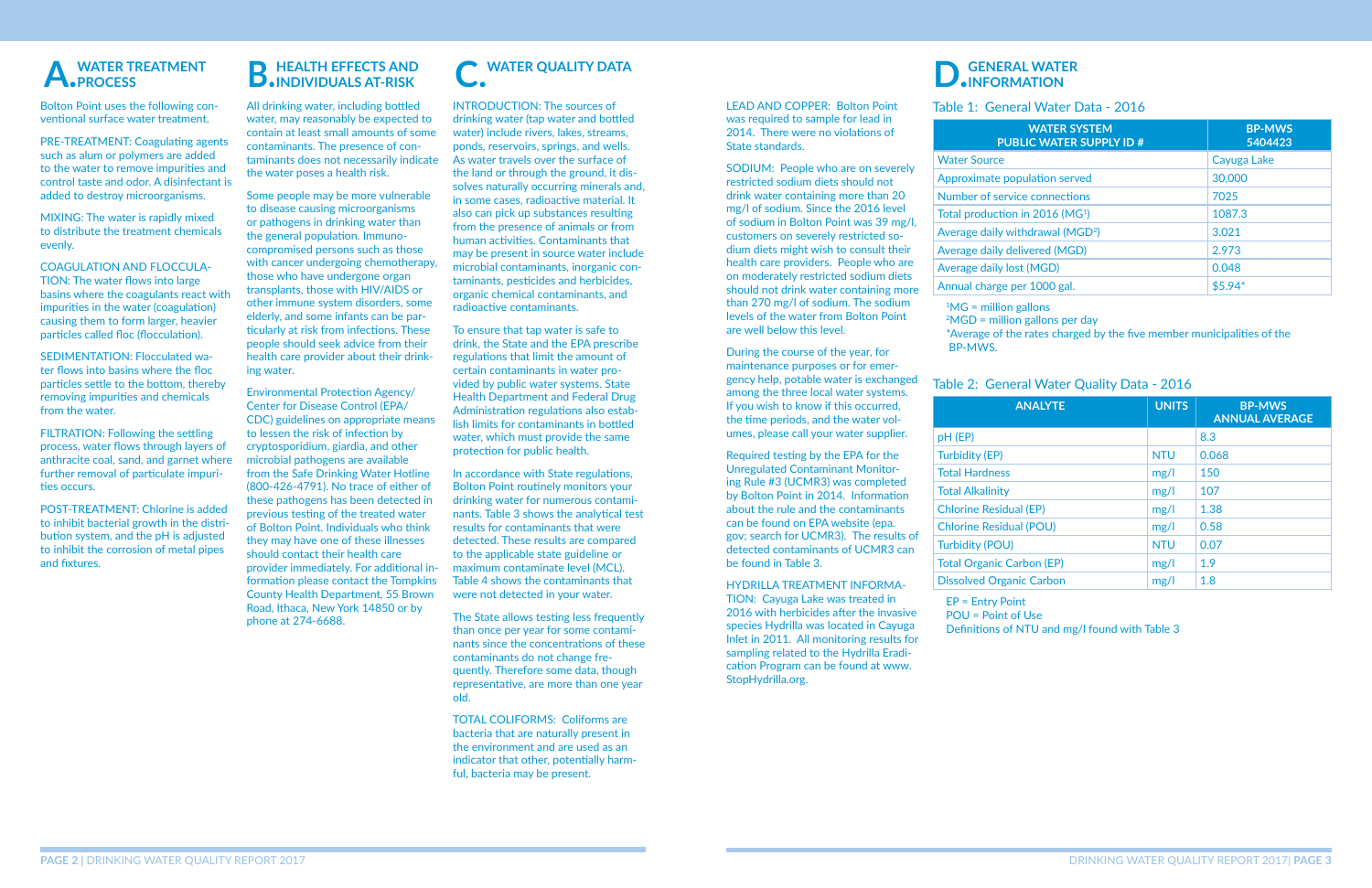#### Notes and Definitions for Table 3:

AL (action level): The concentration of a contaminant that, if exceeded, triggers additional treatment or other requirements that a water system must follow.

Maximum Level Detected: The highest measurement detected for the contaminant during the year. For total THMs and HAA5 the maximum level detected is the highest of the four quarterly running annual averages during the year.

MCL (maximum contaminant level): The highest level of a contaminant that is allowed in drinking water. MCLs are set as close to the MCLGs as feasible.

MCLG (maximum contaminant level goal): The level of a contaminant in drinking water below which there is no known or expected risk to health. MCLGs allow for a margin of safety.

mg/L (milligrams per liter): Corresponds to one part in one million parts of liquid (parts per million, ppm).

MRDL (maximum residual disinfection level): The highest level of a disinfectant allowed in drinking water. There is convincing evidence that addition of a disinfectant is necessary to control microbial contaminants.

\*See "maximum level detected" below. Range of all individual sites in parenthesis. \*\*Chlorite is the average of 3 distribution samples taken monthly. Range of all samples in parenthesis.

### **E. DETECTED**   $\blacksquare$ . CONTAMINANTS

#### Table 3: Detected Contaminants: Bolton Point Municipal Water System

| <b>Contaminant</b>                                                  | <b>Units</b>             | <b>Violation</b><br>Y/N | Date of<br><b>Sample</b> | <b>Maximum</b><br>Level<br><b>Detected</b>                                  | <b>Regulatory Limit</b>                     | <b>MCLG</b>    | <b>Likely Source of Contamination</b>                                                        |
|---------------------------------------------------------------------|--------------------------|-------------------------|--------------------------|-----------------------------------------------------------------------------|---------------------------------------------|----------------|----------------------------------------------------------------------------------------------|
|                                                                     |                          |                         |                          | (Range)                                                                     | Microbiological contaminants                |                |                                                                                              |
| <b>Turbidity</b>                                                    | <b>NTU</b>               | <b>No</b>               | 2/23/16                  | 0.563                                                                       | $TT = < 1 NTU$                              | N/A            | Soil runoff.                                                                                 |
| <b>Turbidity samples</b>                                            | %<br>below<br><b>MCL</b> | <b>No</b>               | daily                    | 97%                                                                         | $TT = 95%$ of<br>samples < 0.3NTU           | N/A            | Soil runoff.                                                                                 |
| <b>Disinfection By-Products</b>                                     |                          |                         |                          |                                                                             |                                             |                |                                                                                              |
| <b>Total THMs</b><br>Site 1<br>Site 2<br>Site 3<br>Site 4<br>Site 5 | $\frac{u}{g}$            | <b>No</b>               | 2016                     | 65 (41-76)<br>70 (47-110)<br>45 (33-56)<br>44 (34-58)<br>$67(33-86)$ *      | $MCL = 80$ Running<br><b>Annual Average</b> | N/A            | By-product of drinking water chlorination.                                                   |
| <b>Total HAA5</b><br>Site 1<br>Site 2<br>Site 3<br>Site 4<br>Site 5 | $\frac{u}{g}$            | <b>No</b>               | 2016                     | $16(12-21)$<br>$17(7.4-26)$<br>$16(12-20)$<br>$15(9.6-19)$<br>$21(18-19)^*$ | $MCL = 60$ Running<br><b>Annual Average</b> | N/A            | By-product of drinking water chlorination.                                                   |
| <b>Chlorine Residual</b>                                            | mg/l                     | <b>No</b>               | 2016                     | $1.80(0-1.80)$                                                              | MRDL=4                                      | N/A            | Due to drinking water chlorination.                                                          |
| <b>Chlorite</b>                                                     | mg/l                     | <b>No</b>               | 2016                     | 0.383<br>$(0.051-.418)$ **                                                  | $MCL = 1.0$                                 | 0.8            | By-product of drinking water chlorination                                                    |
|                                                                     |                          |                         |                          |                                                                             | <b>Inorganics</b>                           |                |                                                                                              |
| <b>Barium</b>                                                       | mg/l                     | <b>No</b>               | 12/8/16                  | 0.026                                                                       | $MCL=2$                                     | $\overline{2}$ | Drilling wastes; discharge from metal refin-<br>eries; erosion of natural deposits.          |
| Copper                                                              | mg/l                     | <b>No</b>               | 2014                     | 0.080<br>$(0.006 - 0.440)$                                                  | $AL=1.3$                                    | 1.3            | Household plumbing corrosion; erosion of<br>natural deposits; wood preservatives.            |
| Lead                                                                | $\frac{u}{g}$            | <b>No</b>               | 2014                     | $3.8(ND-5.6)$                                                               | $AL=15$                                     | $\overline{O}$ | Household plumbing corrosion; erosion of<br>natural deposits.                                |
| <b>Nickel</b>                                                       | mg/l                     | <b>No</b>               | 12/8/16                  | 0.0016                                                                      | N/A                                         | N/A            | Discharge from steel and pulp mills, erosion<br>of natural deposits.                         |
| <b>Nitrate</b>                                                      | mg/l                     | <b>No</b>               | 12/8/16                  | 1.1                                                                         | $MCL=10$                                    | 10             | Fertilizer runoff; septic tank leaching; sew-<br>age; erosion of natural deposits.           |
| Sodium                                                              | mg/l                     | <b>No</b>               | 12/8/16                  | 39                                                                          | See Water Quality,<br><b>Section C</b>      | N/A            | Naturally occurring; road salt; animal waste;<br>water softeners; water treatment chemicals. |
|                                                                     |                          |                         |                          |                                                                             | <b>Radioactive</b>                          |                |                                                                                              |
| <b>Gross Alpha</b>                                                  | pCi/l                    | <b>No</b>               | 11/06/08                 | $-0.37$                                                                     | $MCL = 15$                                  | $\mathbf{O}$   | Erosion of natural deposits.                                                                 |
| Radium-226                                                          | pCi/l                    | <b>No</b>               | 11/06/08                 | 0.0989                                                                      | $MCL=15$                                    | $\mathbf 0$    | Erosion of natural deposits.                                                                 |
| Radium-228                                                          | pCi/l                    | <b>No</b>               | 11/06/08                 | 0.394                                                                       | $MCL = 15$                                  | $\mathbf{O}$   | Erosion of natural deposits.                                                                 |

HAA5 (haloacetic acids): These are a group of chemicals that are formed when chlorine or other disinfectants used to control microbial contaminants in drinking water react with naturally occurring organic and inorganic matter in water. The regulated haloacetic acids, known as HAA5, are monochloroacetic, dichloroacetic, trichloroacetic, monobromoacetic, and dibromoacetic

acids. The maximum level detected of HAA5 is the highest of the four quarterly running annual averages calculated during the year and is the basis of the MCL for these compounds.

Lead and Copper: The maximum level values reported for lead and copper represent the 90th percentile of the samples taken. Testing for these metals is only required every three years.

| <b>Contaminant</b>                      | <b>Units</b>  | <b>Violation</b><br>Y/N | Date of<br><b>Sample</b> | <b>Maximum</b><br>Level<br><b>Detected</b><br>(Range) | <b>Regulatory Limit</b> | <b>MCLG</b> | <b>Likely Source of Contamination</b>                                                                                                                                                                                                                                                                                             |
|-----------------------------------------|---------------|-------------------------|--------------------------|-------------------------------------------------------|-------------------------|-------------|-----------------------------------------------------------------------------------------------------------------------------------------------------------------------------------------------------------------------------------------------------------------------------------------------------------------------------------|
| <b>Unregulated Contaminants (UCMR3)</b> |               |                         |                          |                                                       |                         |             |                                                                                                                                                                                                                                                                                                                                   |
| Chlorate                                | ug/L          | <b>No</b>               | 2014                     | 217 (79.8-<br>217)                                    | <b>Unregulated</b>      | N/A         | Chlorate ion is a known byproduct of the<br>drinking water disinfection process, forming<br>when sodium hypochlorite or chlorine diox-<br>ide are used in the disinfection process.                                                                                                                                               |
| <b>Hexavalent Chromium</b>              | ug/L          | <b>No</b>               | 2014                     | $0.051$ (ND-<br>0.051                                 | <b>Unregulated</b>      | N/A         | Hexavalent chromium can enter waterways<br>through the erosion of natural deposits or<br>from industrial discharges.                                                                                                                                                                                                              |
| Chromium, Total                         | ug/L          | <b>No</b>               | 2014                     | $0.34$ (ND-<br>0.34)                                  | <b>Unregulated</b>      | N/A         | Chromium is a metallic element found in<br>rocks, soils, plants, and animals. It is used in<br>steel making, metal plating, leather tanning,<br>corrosion inhibitors, paints, dyes, and wood<br>preservatives.                                                                                                                    |
| Strontium, Total                        | ug/L          | <b>No</b>               | 2014                     | 207 (178-207)                                         | <b>Unregulated</b>      | N/A         | Strontium occurs nearly everywhere in small<br>amounts. Air, dust, soil, foods and drinking<br>water all contain traces of strontium. Inges-<br>tion of small amounts of strontium is not<br>harmful. However, high levels of strontium<br>can occur in water drawn from bedrock<br>aquifers that are rich in strontium minerals. |
| Vanadium                                | $\frac{u}{g}$ | <b>No</b>               | 2014                     | 0.29 (ND to<br>0.29                                   | <b>Unregulated</b>      | N/A         | Vanadium is a naturally occurring elemental<br>metal. It is used as vanadium pentoxide<br>which is a chemical intermediate and a<br>catalyst.                                                                                                                                                                                     |

MRDLG (maximum residual disinfectant level goal): The level of a drinking water disinfectant below which there is no known or expected risk to health. MRDLGs do not reflect the benefits of the use of disinfectants to control microbial contamination.

N/A (not applicable).

ND (not detected): Laboratory analysis indicates that the constituent is not

present.

NTU (nephelometric turbidity unit): A measure of the clarity of water. Turbidity of approximately 5 NTU is barely noticeable by the average person.

pCi/I (picocuries per liter): A measure of radioactivity in water.

Range: The range of lowest to highest measurements detected for contaminants measured during the year.

THM (trihalomethanes): These are a group of chemicals that are formed when chlorine or other disinfectants used to control microbial contaminants in drinking water react with naturally occurring organic and inorganic matter in water. The regulated trihalomethanes are bromodichloromethane, bromoform, chloroform, and dibromochloromethane. These compounds result from the disinfection of water with chlorine. The maximum level detected of THMs is the highest of the four quarterly running annual averages calculated during the year and is the basis of the MCL for these compounds.

TT (treatment technique): A required process intended to reduce the level of a contaminant in drinking water.

ug/L (micrograms per liter): Corresponds to one part in one billion parts of liquid (parts per billion, ppb).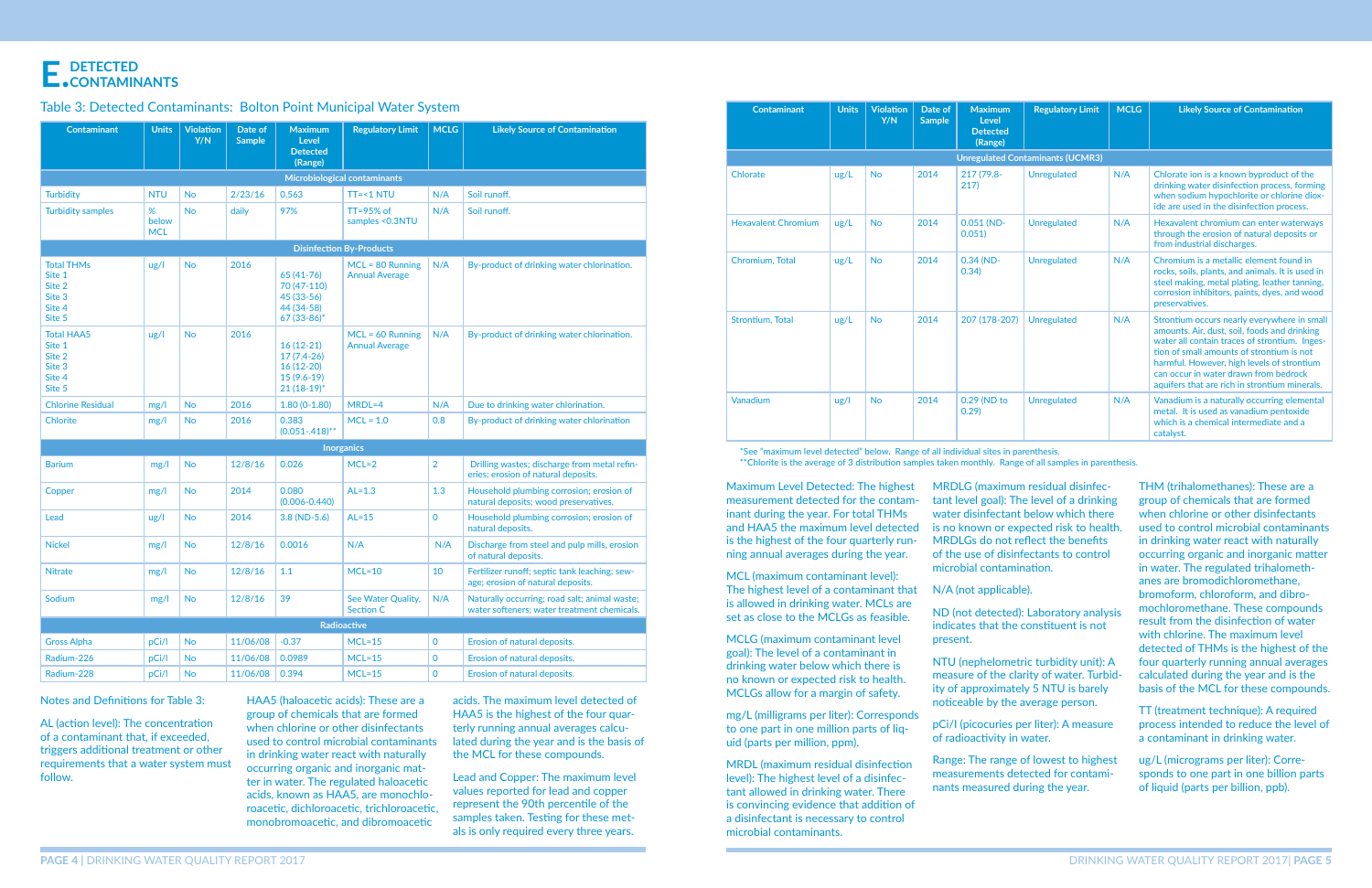# **F. NON-DETECTED CONTAMINANTS**

#### Table 4: Non-Detected Contaminants: Bolton Point Municipal Water System

| <b>CONTAMINANT</b>                            | <b>BP-MWS</b><br>2016 |  |  |
|-----------------------------------------------|-----------------------|--|--|
| Microbiological                               |                       |  |  |
| <b>Total Coliform</b>                         | X                     |  |  |
| E. Coli                                       | X                     |  |  |
| <b>Inorganics</b>                             |                       |  |  |
| Antimony                                      | X                     |  |  |
| <b>Arsenic</b>                                | X                     |  |  |
| <b>Beryllium</b>                              | X                     |  |  |
| Cadmium                                       | X                     |  |  |
| Chromium                                      | X                     |  |  |
| Cyanide                                       | X                     |  |  |
| <b>Fluoride</b>                               | X                     |  |  |
| <b>Mercury</b>                                | X                     |  |  |
| <b>Nitrite</b>                                | X                     |  |  |
| Selenium                                      | x                     |  |  |
| Thallium                                      | X                     |  |  |
| Synthetic Organics & Pesticides; Groups 1 & 2 |                       |  |  |
| <b>Alachlor</b>                               | Χ                     |  |  |
| <b>Aldicarb</b>                               | X                     |  |  |
| <b>Aldicarb sulfoxide</b>                     | X                     |  |  |
| <b>Aldicarb sulfone</b>                       | X                     |  |  |
| <b>Atrazine</b>                               | x                     |  |  |
| Carbofuran                                    | X                     |  |  |
| Chlordane                                     | X                     |  |  |
| Dibromochloropropane                          | X                     |  |  |
| $2,4-D$                                       | x                     |  |  |
| <b>Endrin</b>                                 | X                     |  |  |
| Heptachlor                                    | x                     |  |  |
| Heptachlor epoxide                            | X                     |  |  |
| Lindane                                       | x                     |  |  |
| Methoxychlor                                  | x                     |  |  |
| PCB - aroclor 1016                            | X                     |  |  |
| PCB - aroclor 1221                            | X                     |  |  |
| PCB - aroclor 1232                            | X                     |  |  |
| PCB - aroclor 1242                            | X                     |  |  |
| PCB - aroclor 1248                            | X                     |  |  |
| PCB - aroclor 1254                            | X                     |  |  |
| PCB - aroclor 1260                            | X                     |  |  |
| Pentachlorophenol                             | X                     |  |  |
| <b>Toxaphene</b>                              | X                     |  |  |
| 2,4,5-TP (Silvex)                             | X                     |  |  |
| <b>Aldrin</b>                                 | X                     |  |  |
| Benzo(a)pyrene                                | X                     |  |  |
| <b>Butachlor</b>                              | X                     |  |  |
| Carbaryl                                      | X                     |  |  |
| Dalapon                                       | X                     |  |  |
| Bis (2-ethylhexyl) adipate                    | X                     |  |  |
| Bis (2-ethylhexyl) phthalate                  | X                     |  |  |
| <b>Dicamba</b>                                | X                     |  |  |
| <b>Dieldrin</b>                               | X                     |  |  |
| <b>Dinoseb</b>                                | X                     |  |  |
| Hexachlorobenzene                             | X                     |  |  |
| Hexachlorooxyclopentadiene                    | X                     |  |  |
| 3-Hydroxycarbofuran                           | X                     |  |  |
| <b>Methomyl</b>                               | X                     |  |  |
| Metolachlor                                   | X                     |  |  |

#### **H.J. FUTURE PROJECTS AND CAPITAL IMPROVEMENTS (Planned for 2017)**

- New Ellis Hollow Road water main extension and storage tank (Town of Ithaca)
- Oakwood Lane Master Meter project(Town of Ithaca)
- Upgrade Burdick Hill Pump Station (Town of Lansing)

| <b>CONTAMINANT</b>            | <b>BP-MWS</b><br>2016   |
|-------------------------------|-------------------------|
| Metribuzin                    | X                       |
| Oxamyl vydate                 | X                       |
| Picloram                      | X                       |
| Propachlor                    | X                       |
| <b>Simazine</b>               | X                       |
| <b>Principal Organics</b>     |                         |
| <b>Benzene</b>                | Χ                       |
| <b>Bromobenzene</b>           | X                       |
| <b>Bromochloromethane</b>     | $\overline{\mathsf{x}}$ |
| <b>Bromomethane</b>           | X                       |
| N-Butylbenzene                | $\overline{\mathsf{x}}$ |
| sec-Butylbenzene              | X                       |
| tert-Butylbenzene             | X                       |
| Carbon tetrachloride          | X                       |
| Chlorobenzene                 | X                       |
| Chloroethane                  | $\overline{\mathsf{x}}$ |
| Chloromethane                 | $\overline{\mathsf{x}}$ |
| 2-Chlorotoluene               | X                       |
| 4-Chlorotoluene               | X                       |
| <b>Dibromomethane</b>         | $\overline{\mathsf{x}}$ |
| 1.2-Dichlorobenzene           | $\overline{\mathsf{x}}$ |
| 1,3-Dichlorobenzene           | X                       |
| 1,4-Dichlorobenzene           | X                       |
| Dichlorodifluoromethane       | $\overline{\mathsf{x}}$ |
| 1.1-Dichloroethane            | X                       |
| 1.2-Dichloroethane            | X                       |
| 1,1-Dichloroethene            | X                       |
| cis-1,2-Dichloroethene        | X                       |
| trans-1,2-Dichloroethene      | X                       |
| 1,2-Dichloropropane           | X                       |
| 1,3-Dichloropropane           | X                       |
| 2,2-Dichloropropane           | X                       |
| 1,1-Dichloropropene           | X                       |
| cis-1,3-Dichloropropene       | X                       |
| trans-1,3-Dichloropropene     | X                       |
| Ethylbenzene                  | X                       |
| Hexachlorobutadiene           | X                       |
| Isopropylbenzene              | X                       |
| p-Isopropyltoluene            | $\overline{\mathsf{x}}$ |
| Methylene chloride            | X                       |
| n-Propylbenzene               | X                       |
| Styrene                       | X                       |
| 1,1,1,2-Tetrachloroethane     | X                       |
| 1,1,2,2-Tetrachloroethane     | X                       |
| <b>Tetrachloroethene</b>      | X                       |
| <b>Toluene</b>                | X                       |
| 1,2,3-Trichlorobenzene        | $\overline{\mathsf{x}}$ |
| 1,2,4-Trichlorobenzene        | $\overline{\mathsf{x}}$ |
| 1,1,1-Trichloroethane         | X                       |
| 1,1,2-Trichloroethane         | X                       |
| <b>Trichloroethene</b>        | X                       |
| <b>Trichlorofluoromethane</b> | X                       |
| 1,2,3-Trichloropropane        | X                       |
| 1,2,4-Trimethylbenzene        | X                       |
| 1,3,5-Trimethylbenzene        | X                       |
| m-Xylene                      | X                       |
| o-Xylene                      | X                       |
| p-Xylene                      | X                       |
| <b>Vinyl chloride</b>         | X                       |
| <b>MTBE</b>                   | X                       |

### **K.WATER CONSERVATION MEASURES**

Use your water meter to detect hidden leaks. Turn off all taps and water using appliances, then record the meter reading and check the meter after 15 minutes. If it registers, you have a leak

Water your lawn only when it needs it. If you step on the grass and it springs back up when you move, it doesn't need water. If it stays flat, it does.

X = Monitored, but not detected

**G. MAJOR MODIFICATIONS COMPLETED IN 2016**

Tank Replacements

• Trumansburg tank (0.5 MG – Town of Ithaca)

Water Main Replacements

- Park Lane water main (Town of Ithaca)
- Bush Lane water main (Village of Lansing)

System Improvements

- Advanced Metering Infastructure and Meter Upgrade Project (Bolton Point)
- Freese Road PRV installation (Town of Dryden)

Treatment Plant (Bolton Point)

• Replacement of Raw Water Pump #2 motor

Water Main Replacements

- Christopher Circle water main (Town of Ithaca)
- Sapsucker Woods Road water main (Town of Ithaca)
- North Triphammer Road Transmission Main replacement (Bolton Point)

System Improvements

#### **J.SOURCE WATER PROTECTION**

Treatment Plant (Bolton Point)

- Replacement of Finished Water Pumps 1, 2, and 3 motors
- Replacement of roof for Finished Water Pump Room and Raw Water Pump Station
- Upgrade of video security system
- Repairs to Filter 4 wall

You can play a role in conserving water by becoming conscious of the amount of water your household is using and by looking for ways to use less whenever you can. It is not hard to conserve water. The following are some ideas that you can apply directly in your own home.

Restaurants in the U.S. serve approximately 70 million meals a day. Every glass of water brought to your table requires another two glasses of water to wash and rinse the glass.

The bathroom accounts for 75 percent of the water used inside the home.

Put 10 drops of food coloring in your toilet tank. If the color shows up in the bowl without flushing, you have a leak to repair. It is common to lose up to 100 gallons a day from a toilet leak. Fix it, and you save more than 30,000 gallons a year.

Do not hose down your driveway or sidewalk. Use a broom to clean leaves and other debris from these areas. Using a hose to clean a driveway can waste hundreds of gallons of water.

If every American home installed lowflow faucet aerators, the United States would save 250 million gallons of water a day.

Fix leaks as soon as they are found. A dripping faucet with a 1/16 inch stream wastes 100 gallons of water per day.

Saving water can lower your power bills by reducing your demand for hot or pumped water. These few simple steps will preserve the resource for future generations and also save up to 30% on your bill.

# **I.SECURITY CONCERNS**

Generally, security threats to our water system have consisted of primarily minor vandalism and property damage. However, our security efforts focus to a high degree on the much less likely, but more serious, threat of intentional contamination of the water supply. We have performed security assessments of our entire system and updated our Emergency Response Plans to cover the possibility of terrorism. Weaknesses in procedures have been corrected and improvements to increase the security of the infrastructure have been undertaken. Local police are aware of the security needs of the water systems and have maintained increased patrolling of the facilities. Your awareness and reporting of suspicious activity throughout the system is appreciated.

The New York State Health Department is in the process of developing a Source Water Assessment Report for every surface drinking water source in the state. When the report for our source is completed, we will review it and provide a summary. If this report becomes available in 2017, a summary will be posted on our website and provided in next year's Annual Drinking Water Quality Report.